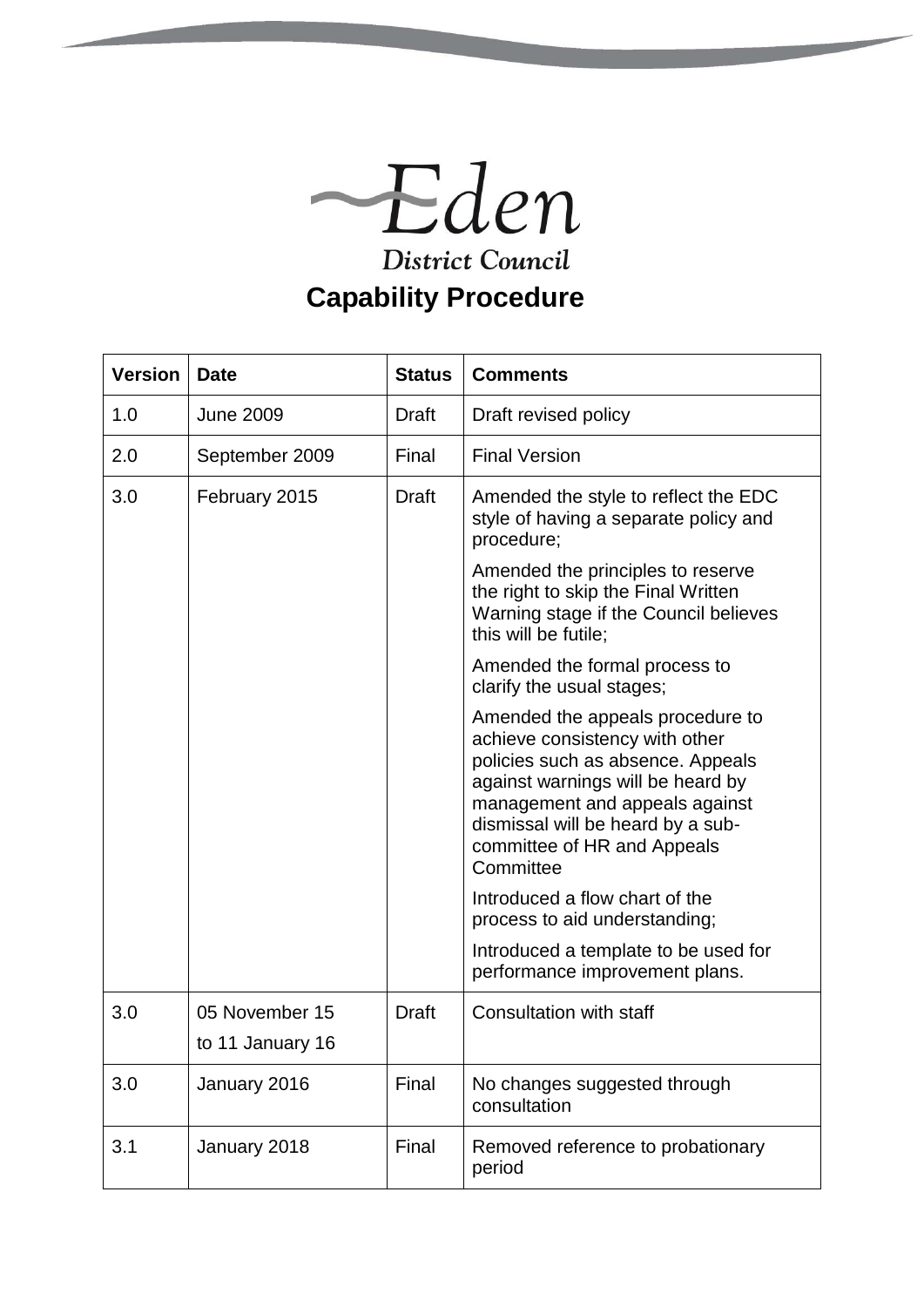# **Contents**

|                   |                                               |                                           | Page           |  |  |
|-------------------|-----------------------------------------------|-------------------------------------------|----------------|--|--|
| 1.0               | <b>Introduction</b>                           |                                           |                |  |  |
| 2.0               |                                               | <b>Principles</b>                         | 3              |  |  |
| 3.0               | <b>Scope</b>                                  | 4                                         |                |  |  |
| 4.0               | <b>Informal Stage</b>                         |                                           |                |  |  |
| 5.0               | <b>Formal Stage</b>                           | 5                                         |                |  |  |
|                   | 5.2                                           | <b>First Meeting</b>                      | 5              |  |  |
|                   | 5.3                                           | <b>First Review Meeting</b>               | 6              |  |  |
|                   | 5.4                                           | <b>Second Review Meeting</b>              | $\overline{7}$ |  |  |
|                   | 5.5                                           | <b>Capability Hearing</b>                 | $\overline{7}$ |  |  |
| 6.0               | <b>Appeal</b>                                 |                                           | 8              |  |  |
|                   | 6.1                                           | Appeal Against a Written or Final Warning | 8              |  |  |
|                   | 6.2                                           | <b>Appeal Against Dismissal</b>           | 8              |  |  |
| 7.0               | <b>Special Cases</b>                          |                                           | 8              |  |  |
| 8.0               | <b>Requirement to Keep Records</b>            |                                           | 9              |  |  |
| 9.0               | <b>Representation</b>                         |                                           |                |  |  |
| 10.0              | Interpretation and Variation of Procedure     |                                           | 9              |  |  |
| <b>Appendices</b> |                                               |                                           |                |  |  |
| 1                 | 10<br><b>Flow Chart of Capability Process</b> |                                           |                |  |  |
| 2                 | Performance Improvement Plan template<br>11   |                                           |                |  |  |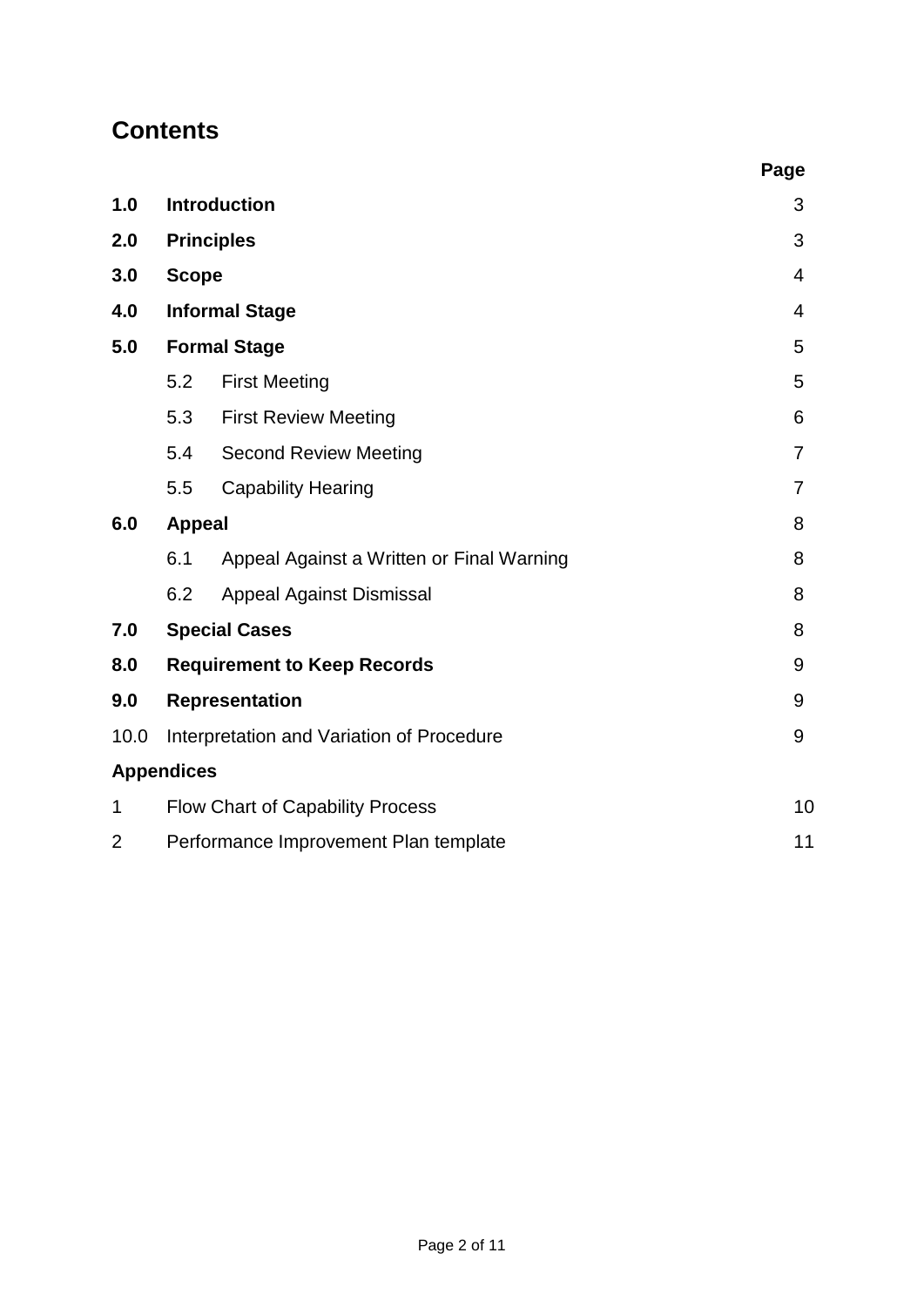# **1. Introduction**

- 1.1 The procedures set out in this document aim to ensure that there is:
	- a means of monitoring performance and establishing performance criteria;
	- a degree of consistency in how staff with widely differing responsibilities and duties are given the opportunity to attain a satisfactory level of performance;
	- assistance in identifying the most appropriate forms of support and providing that support.
- 1.2 If an employee does not meet the required standard of performance any consequent action will be based on:
	- adequate evidence that the employee understood the required standard of performance and the shortfalls that exist;
	- adequate evidence that the employee was given reasonable support and assistance to overcome the shortfalls;
	- adequate evidence that the employee was given a reasonable period of time within which to reach the required standard of performance; and
	- a fair procedure.
- 1.3 A flow chart can be found at Appendix 1 which sets out both the informal and formal steps of the capability process.

# **2. Principles**

2.1 The first task is to identify that there is a problem. To assist in this the following questions should be addressed: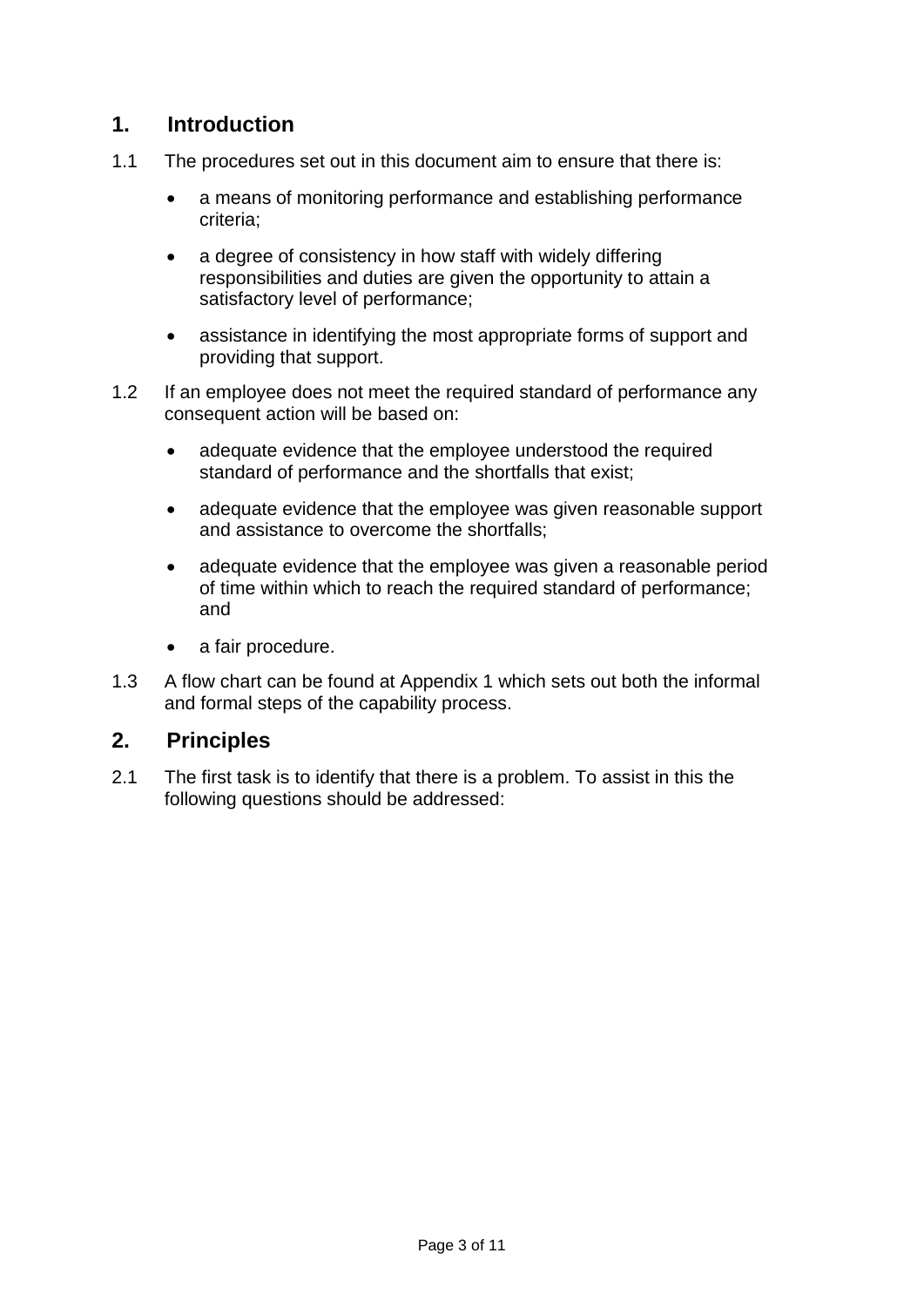- What are the indications that an employee is not performing to the required standard?
- Is the employee aware of the standards and expectations of the job?
- Has the employee been given adequate induction and training?
- Have there been complaints about or criticisms of the employee's work from colleagues, suppliers, customers or members of the public?
- Are there factual grounds to indicate inadequate performance, such as poor results?
- Do the Manager's own observations of the employee's work indicate dissatisfaction with their performance?
- Has the employee asked for help to overcome the problem?
- 2.2 The employee's capability must be assessed in relation to the job for which s/he is employed to do.
- 2.3 It would be usual to begin with the informal process and then progress to the formal process, however there may be occasions where it is deemed appropriate to move straight to a formal process.
- 2.4 Within the formal process it would be usual to progress through the levels of warning, if required. However, where an employee has been issued with a written warning and at review, no improvement has been achieved, there may be some occasions where if the issuing of a final written warning would be seen to be futile, and in such cases the Council reserves the right to omit this stage and progress directly to a capability hearing.
- 2.5 Each stage of the procedure should be carefully documented.

### **3. Scope**

3.1 This procedure applies to all employees of Eden District Council at all stages of employment.

### **4. Informal Stage**

- 4.1 The Manager will convene a meeting with the employee. At the meeting the Manager will outline the performance shortcomings, agree the performance standards required and the time-frame over which improvement will be expected and how this will be measured and monitored. This will be confirmed in writing. It is important that the employee is made aware of the consequences of the failure to improve.
- 4.2 The employee should be given a copy of this procedure, or signposted to its location on SharePoint, if they are not already familiar with it.
- 4.3 In discussion with the employee, the Manager will also decide on the support and help that will be offered. The nature of the alleged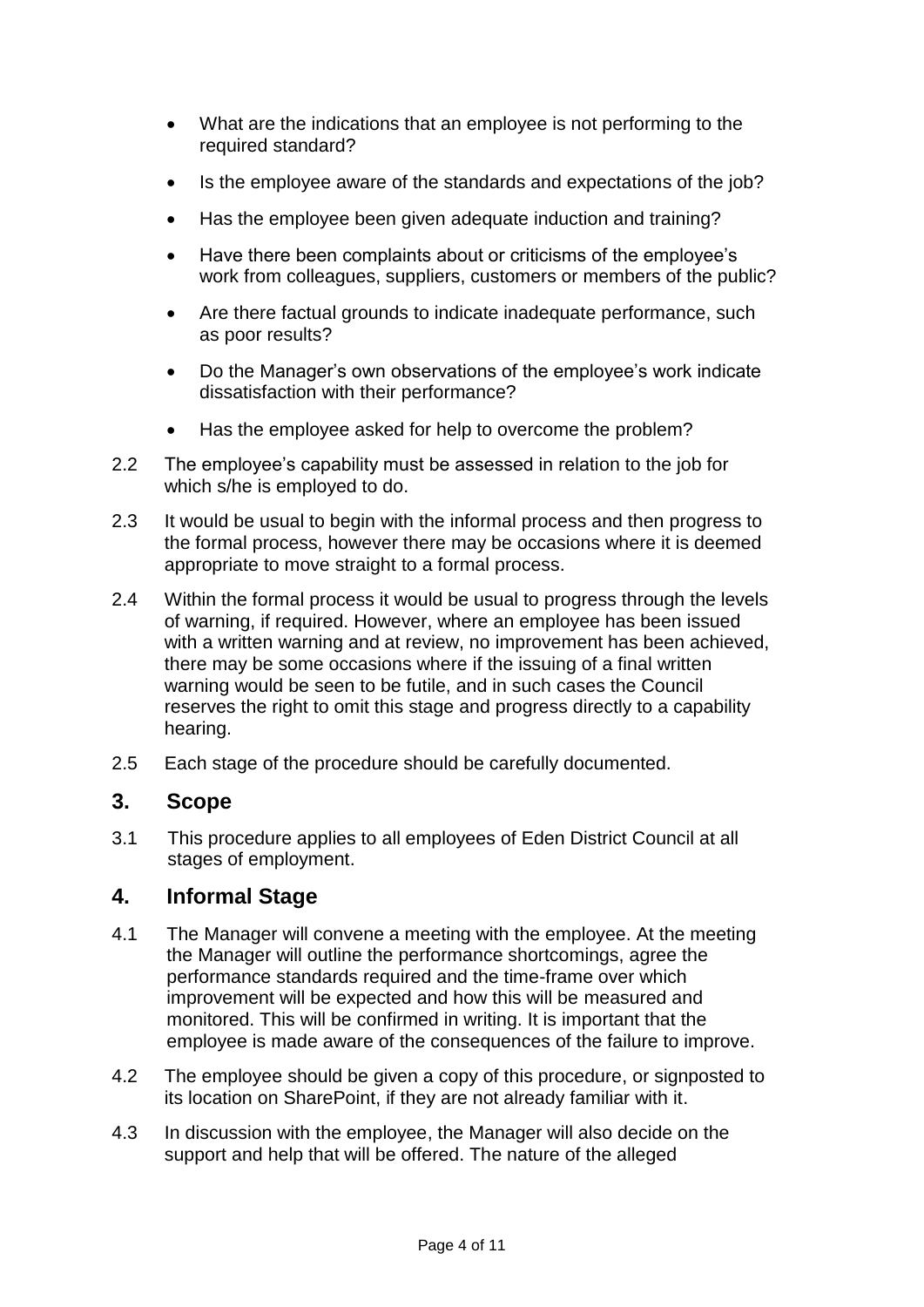shortcoming(s) will determine the nature of the help to be provided. This could include:

- Mentoring and/or coaching
- Provision of suitable training
- Management and/or peer support
- Appropriate equipment
- 4.4 A template has been provided at Appendix 2 which can be used to record the details of a performance improvement plan, highlighting the required standards of performance, the date by which this standard is required, any support that will be provided, and details of when the plan will be reviewed.
- 4.5 The employee must be supported for a period of time which is reasonable considering the post, the nature of the shortcoming(s) and the employee's length of service before a decision is taken to move to the formal stage. This would normally be between four and twelve weeks.
- 4.6 Where the employee's performance improves to the standard required, the employee should be informed of this and also reminded of the need to maintain the improved standard. The procedure may be suspended on the understanding that it will be re-invoked if performance becomes unsatisfactory at any time in the future.

### **5. Formal Stage**

5.1 The formal stage may begin if, after monitoring and support provided within the informal stage, the employee's performance remains unsatisfactory. Alternatively, it may begin if the Manager deems that the informal route is not appropriate in the circumstances.

#### **5.2 First Meeting**

- 5.2.1 The Manager will arrange a meeting with the employee.
- 5.2.2 The employee can be accompanied by a trade union representative or workplace colleague.
- 5.2.3 The employee must be given at least five working days written notice of the meeting and confirmation of the nature of the concerns and any accompanying documents that will be referred to at the meeting.
- 5.3.4 At the meeting the employee will be given a reasonable opportunity to comment on the concerns and to ask any questions.
- 5.2.5 The line Manager will then conclude what action s/he proposed to take. If there are no extenuating circumstances then the Manager will issue a written warning.
- 5.2.6 The written warning, in the form of a letter must state: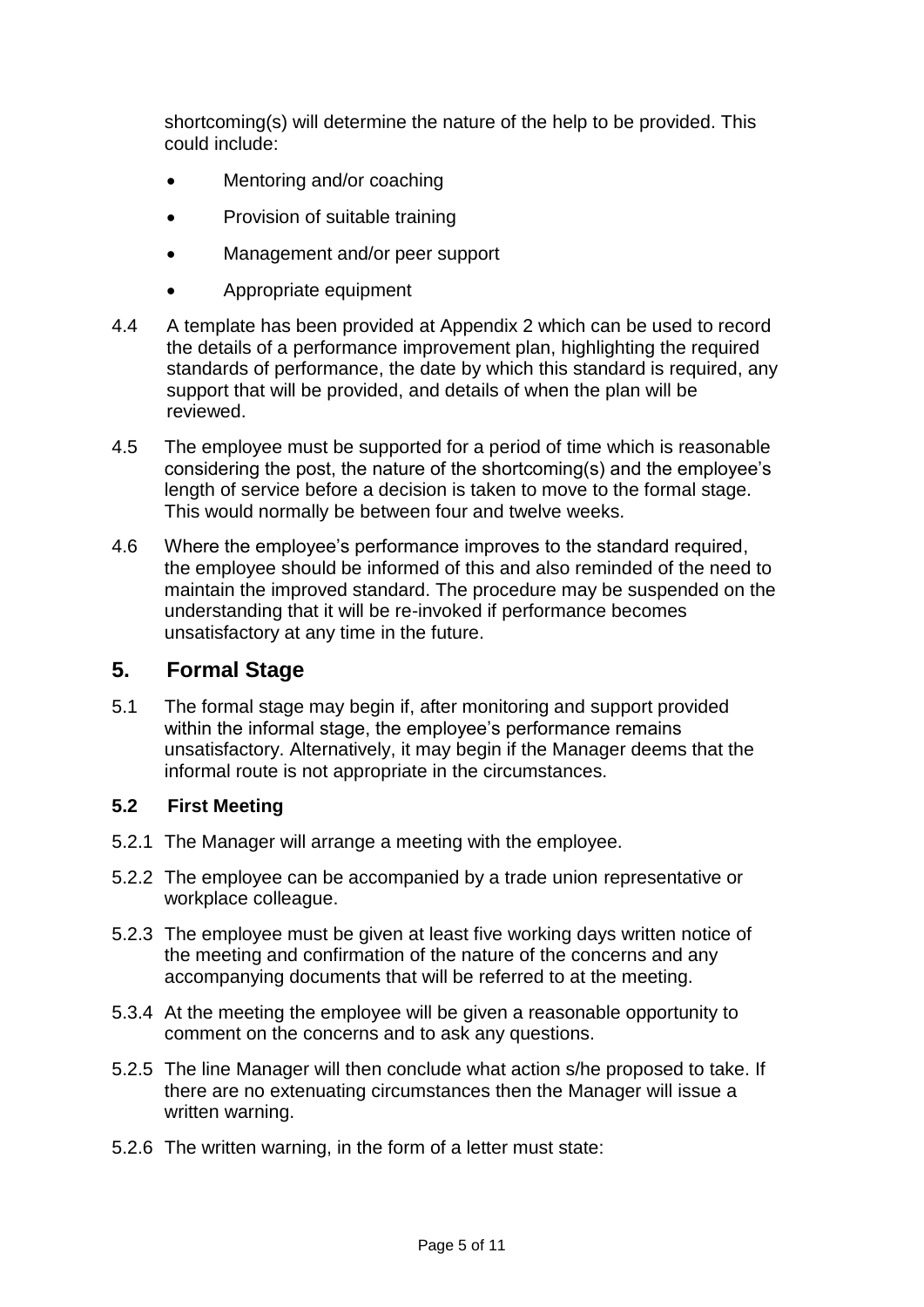- that it is a written warning;
- which aspects of the employee's performance must improve\*;
- what support will be available\*;
- what timescale and against what targets and criteria the employee's performance will be assessed\*;
- that failure to meet the required standards may lead to further action within the capability procedure which could include dismissal;
- the date of the end of the assessment period when a review meeting will be held and:
- that there is a right of appeal against a warning and the details of the appeal process.

\* A template has been provided at Appendix 2 which can be used to record the details of a performance improvement plan, highlighting the required standards of performance, the date by which this standard is required, any support that will be provided, and details of when the plan will be reviewed.

#### **5.3 First Review Meeting**

- 5.3.1 At the review meeting the Manager will discuss with the employee their performance during the assessment period. Following discussion the Manager will decide:
	- whether the employee's performance has reached the required standard, and therefore, after a monitoring period of thee to six months, withdraw the procedure if performance continues to be satisfactory;
	- whether the employee's performance has not reached the required standard, and therefore requires the issuing of a final written warning. In some circumstances, this step may be seen as futile in terms of supporting the employee, and the Council therefore reserves the right to proceed directly to a capability hearing in certain circumstances.
- 5.3.2 The employee can be accompanied by a trade union representative or workplace colleague to the review meeting. At the meeting the employee and./or their representative will be given a reasonable opportunity to comment on the review and to ask any questions.
- 5.3.3 If a final written warning is to be issued, the details referred to in section 5.2.6 should be repeated in the letter.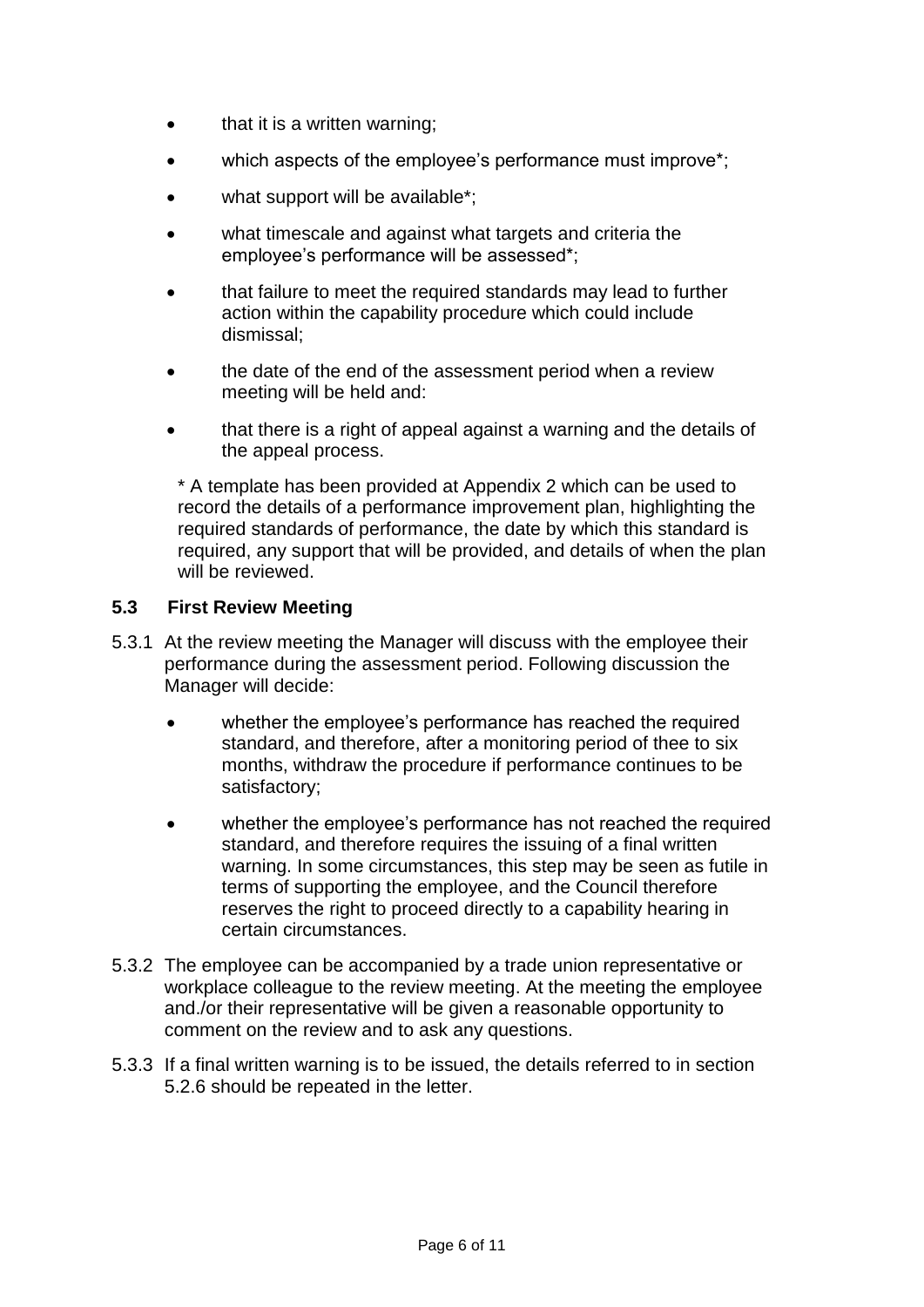#### **5.4 Second Review Meeting**

- 5.4.1 At the review meeting the line Manager will discuss with the employee their performance during the assessment period. Following discussion the Manager will decide:
	- whether the employee's performance has reached the required standard, and therefore, after a monitoring period of three to six months, withdraw the procedure if performance continues to be satisfactory;
	- whether the employee's performance has not reached the required standard, and therefore requires a capability hearing to be convened.
- 5.4.2 The employee can be accompanied by a trade union representative or workplace colleague to the review meeting. At the meeting the employee and./or their representative will be given a reasonable opportunity to comment on the review and to ask any questions.
- 5.4.3 Where a capability hearing is required to be convened, the Manager will confirm this in writing to the employee, advising them that further details will follow in due course.

#### **5.5 Capability Hearing**

- 5.5.1 The Capability Hearing will be chaired by a Chief Officer.
- 5.5.2 The employee will be given at least five working days' written notice and advised of the right to be accompanied by a workplace colleague or trade union representative. The written notification should confirm the nature of the concerns and provide all relevant evidence that will be discussed at the hearing.
- 5.5.3 The Manager will present the evidence for the areas of concern, the process followed and the support and training given.
- 5.5.4 The employee will be given the opportunity to respond.
- 5.5.5 The Chief Officer will consider the evidence about the lack of capability in order to determine the most appropriate outcome, which could be one of the following:
	- to dismiss the employee with notice;
	- to give the employee further time to improve;
	- to consider whether alternative employment is available and can be offered to the employee (see paragraph 5.5.6 below); or
	- to withdraw the procedure.
- 5.5.6 If redeployment to alternative employment is possible, it may not be to a post which attracts the same terms and conditions as the employee's current post. An offer of redeployment will be made to the employee in writing and s/he will be given reasonable time to consider the offer, and if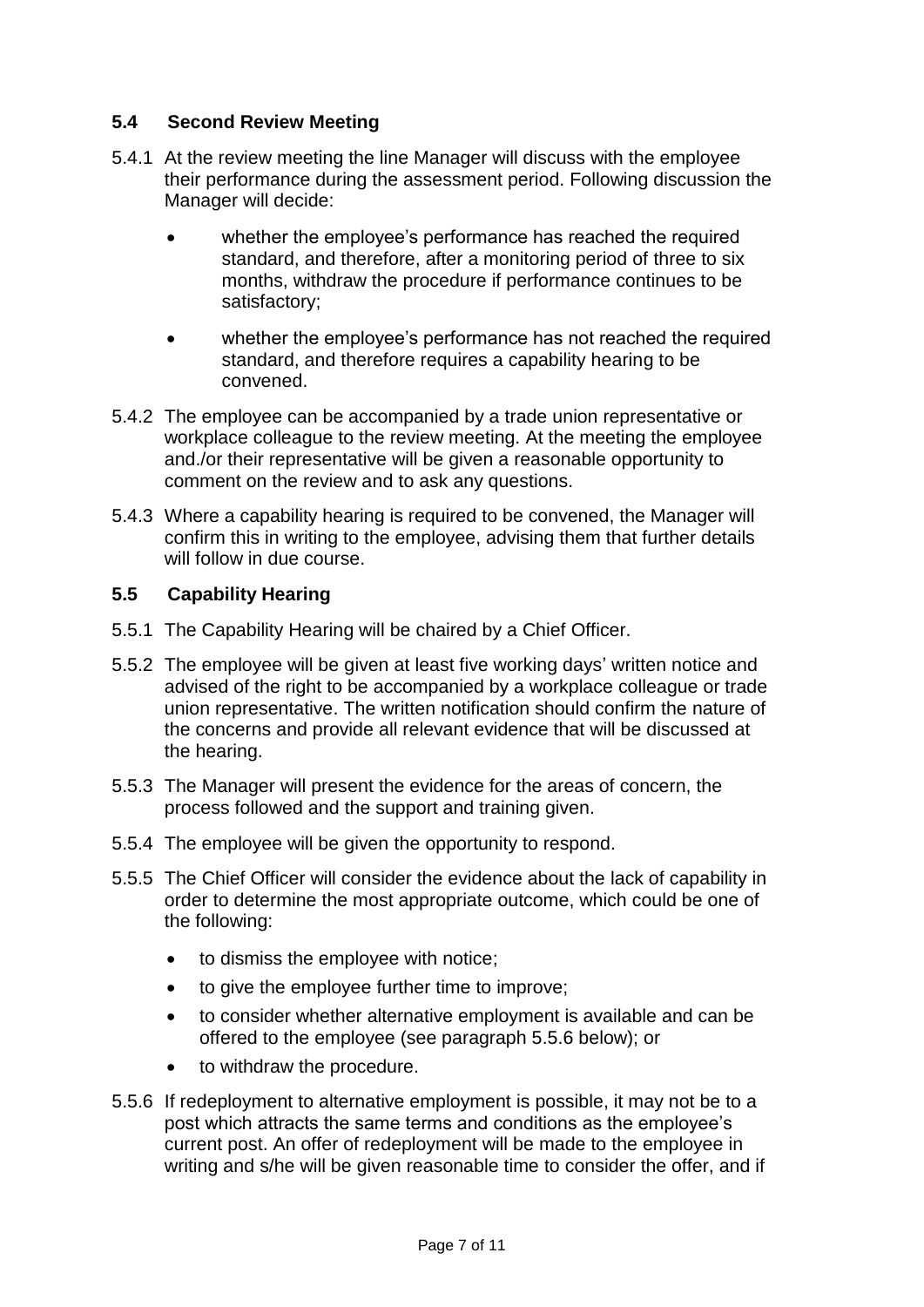s/he so wishes, discuss it with his/her employee representative. Where redeployment is accepted, salary will be paid at the appropriate rate for the post regardless of any previous salary paid in any previous post. Redeployment will only be made to an established current vacancy. The Council is not obliged to create a post for the employee.

5.5.7 The decision must be confirmed in writing within five days of the hearing and the employee must be notified of his/her right to appeal.

# **6. Appeal**

Employees who receive a penalty through the procedures outlined above have a right of appeal against the penalty.

#### **6.1 Appeal Against a Written or Final Written Warning**

- 6.1.1 An employee wishing to appeal against a written or final written warning should do so in writing. This must be sent to the manager who heard the case within 10 working days of receipt of the outcome letter.
- 6.1.2 Wherever possible, appeals will be heard within 15 working days of receipt of appeal.
- 6.1.3 The appeal will be heard by a different manager to the manager who issued the warning. Wherever possible, the appeal will be heard by a manager who is more senior to the manager who issued the warning.

#### **6.2 Appeal Against Dismissal**

- 6.2.1 An employee wishing to appeal against dismissal on the grounds of capability should do so in writing. This must be sent to the Chief Officer who heard the case within 10 working days of receipt of the outcome letter.
- 6.2.2 Wherever possible, appeals will be heard within 15 working days of receipt of appeal.
- 6.2.3 The appeal will be heard by an appeals panel which will consist of a subcommittee of the Human Resources and Appeals Committee. A subcommittee is made up of three members of the full committee. A member of the HR and Appeals committee would not normally be selected if they have any prior involvement with the case.

# **7. Special Cases**

- 7.1 Where formal capability action is being considered against an employee who is a Trade Union representative, the normal Capability Procedure should be followed. Depending on the circumstances, however, it may advisable to discuss the matter at an early stage with an official employed by the union, after obtaining the employee's agreement.
- 7.2 Where an employee raises a grievance during a capability process, the capability process may be temporarily suspended in order to deal with the grievance. Where the grievance and capability cases are related it may be appropriate to deal with both issues concurrently.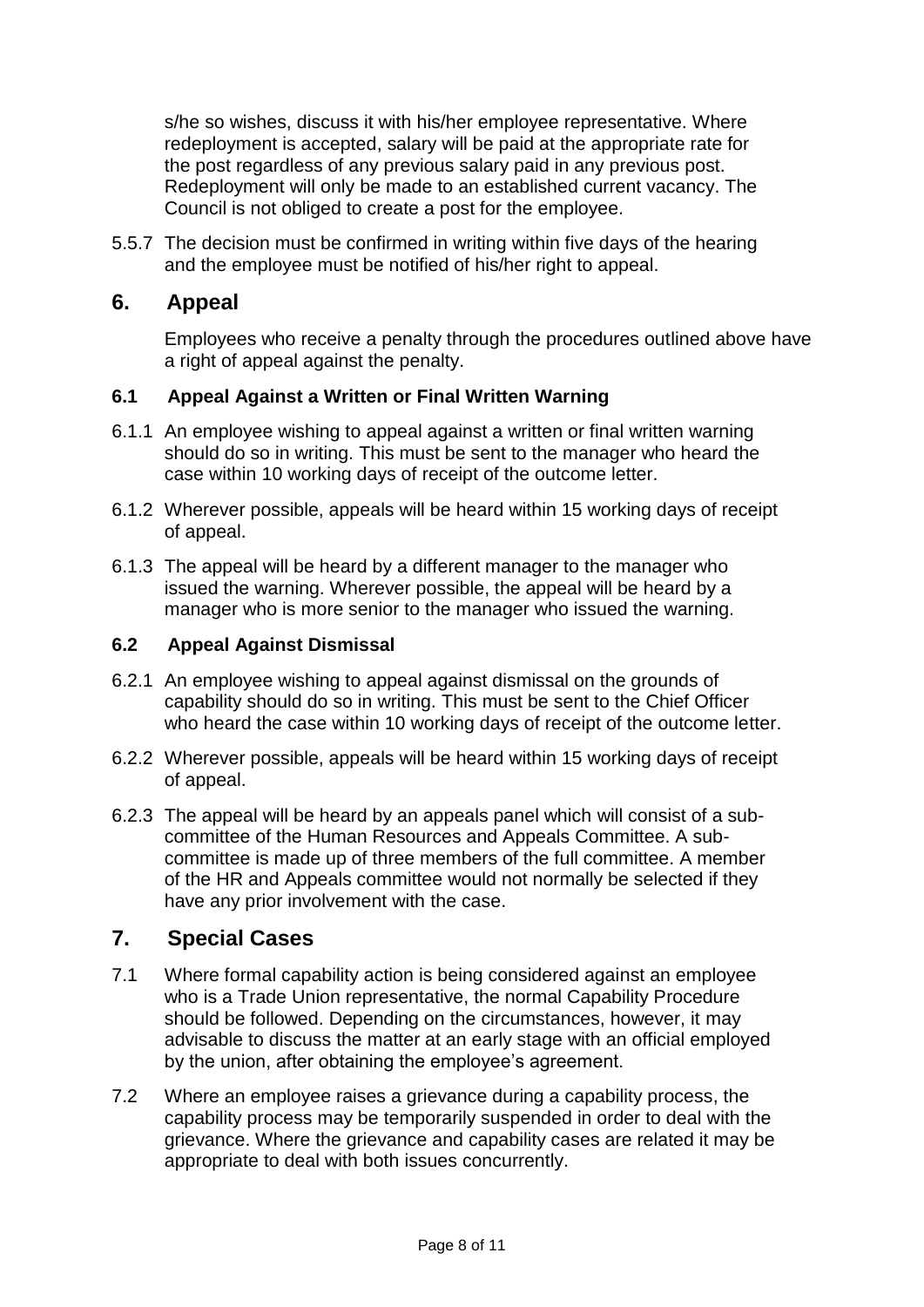# **8. Requirement to Keep Records**

- 8.1 It is important to keep written records during the capability process. Records should include:
	- notes of meetings held during both informal and formal stages;
	- action taken:
	- reasons for action taken;
	- whether there was an appeal and, if so, the outcome; and
	- subsequent developments.
- 8.2 Copies of meeting records should be given to the employee and their representative for reference.
- 8.3 Records should be treated as confidential and kept in accordance with the Data Protection Act 1998 (unless there is a legitimate reason not to do so ie the protection of witnesses).
- 8.4 Records of capability hearings will be retained on general filing for the purposes of training and to record outcomes and precedents.

# **9. Representation**

9.1 As confirmed throughout the Procedure, employees may be represented at formal hearings and appeals by a Trade Union representative or a work-place colleague.

### **10. Interpretation and Variation of the Procedure**

- 10.1 Any questions as to the interpretation of this policy shall be referred to the Human Resources Manager.
- 10.2 This procedure will be periodically reviewed or revised to reflect changes in relevant legislation and best practice.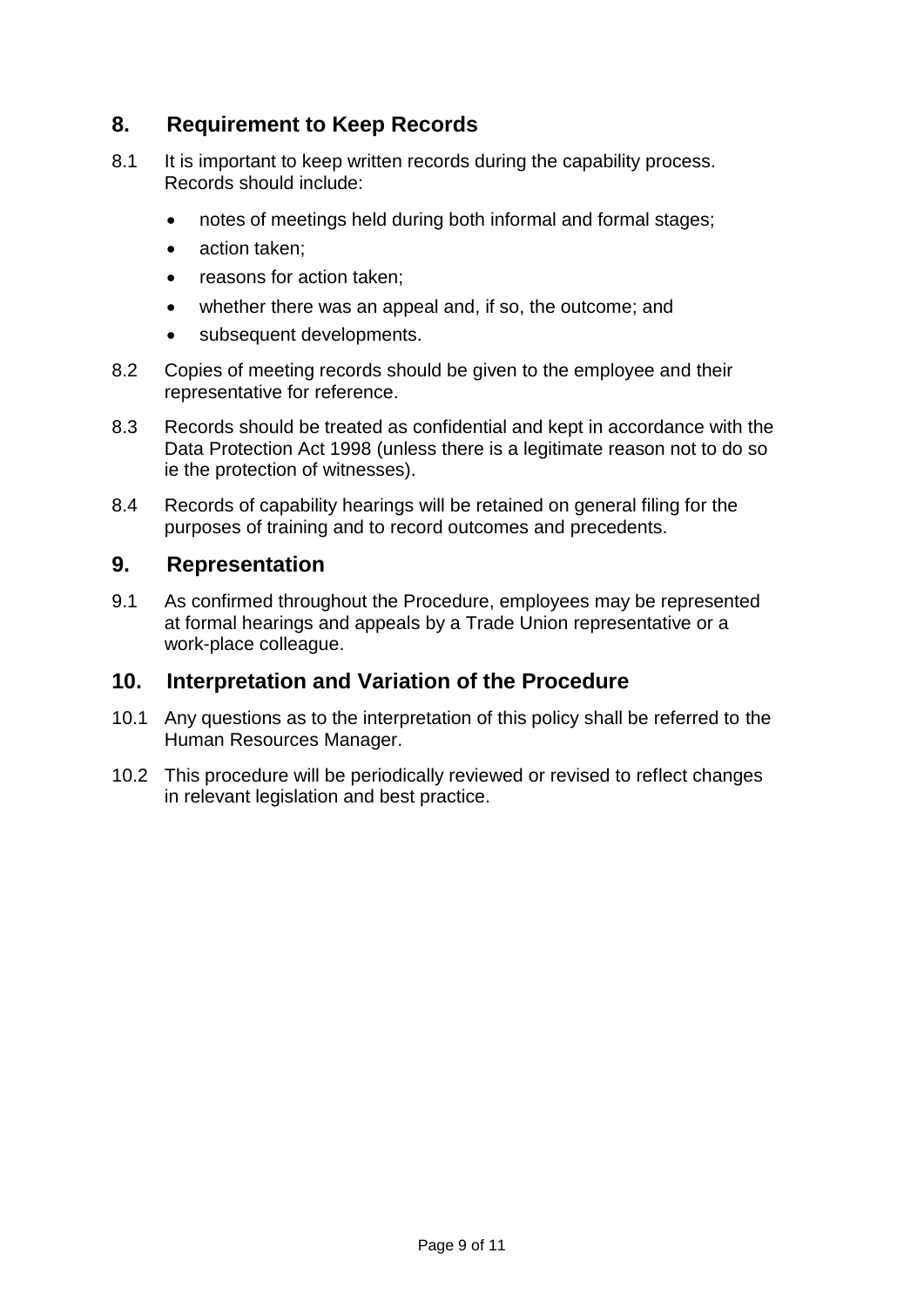